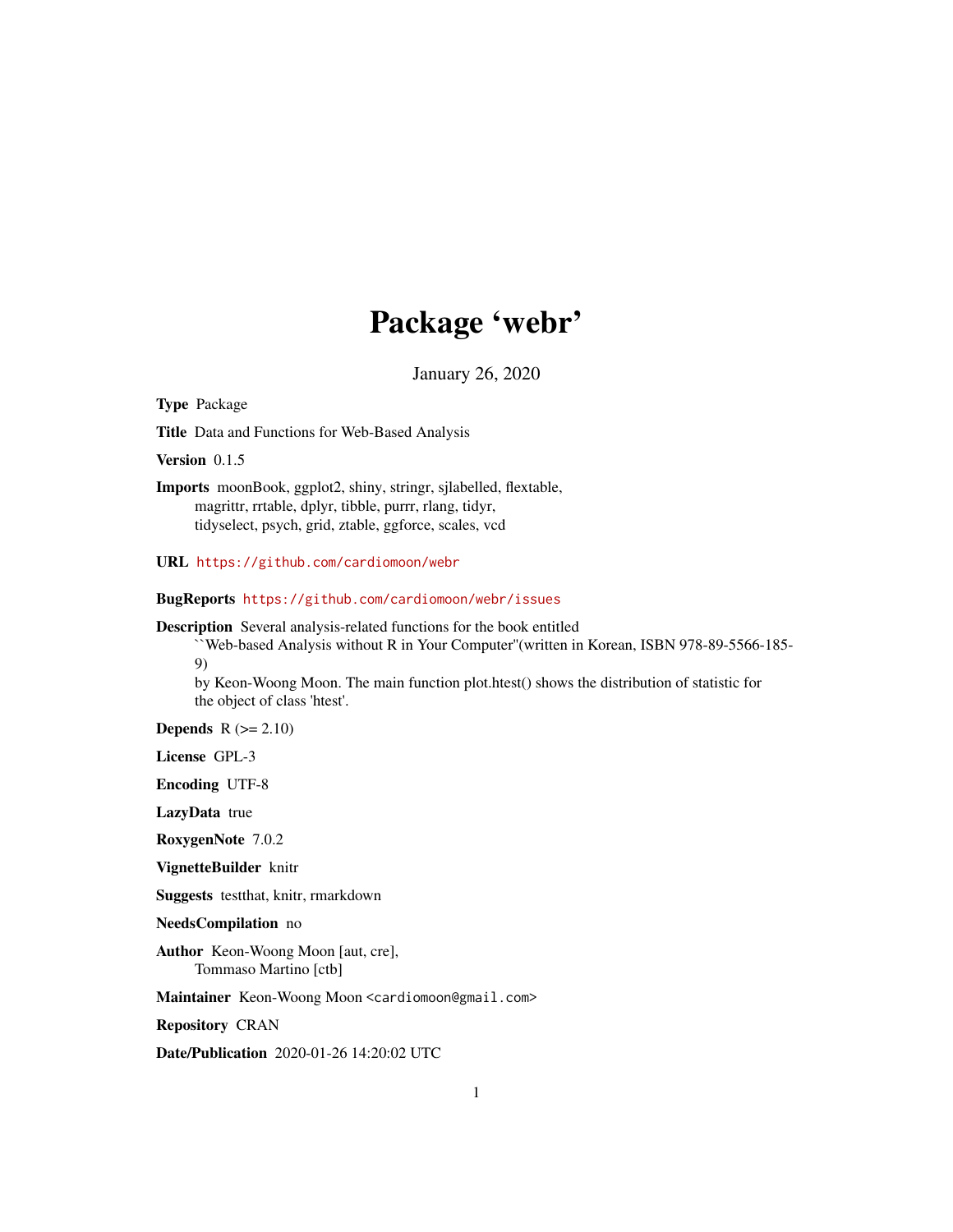# <span id="page-1-0"></span>R topics documented:

| BiVar         | $\mathcal{D}$  |
|---------------|----------------|
|               | 3              |
|               | 3              |
| extractLabels | $\overline{4}$ |
|               | $\overline{4}$ |
|               | 5              |
|               | 5              |
|               | 6              |
|               | 6              |
|               | $\overline{7}$ |
|               | $\overline{7}$ |
|               | 7              |
|               | 8              |
|               | 9              |
|               | 9              |
|               | 12             |
|               | 13             |
|               | 13             |
|               | 14             |
|               | 14             |
|               | -15            |
|               | -16            |
|               | 17             |

# **Index**

BiVar

Extract bivariate variables

# Description

Extract bivariate variables

# **Usage**

BiVar(df)

# **Arguments**

 $\mathsf{d}\mathsf{f}$ a data.frame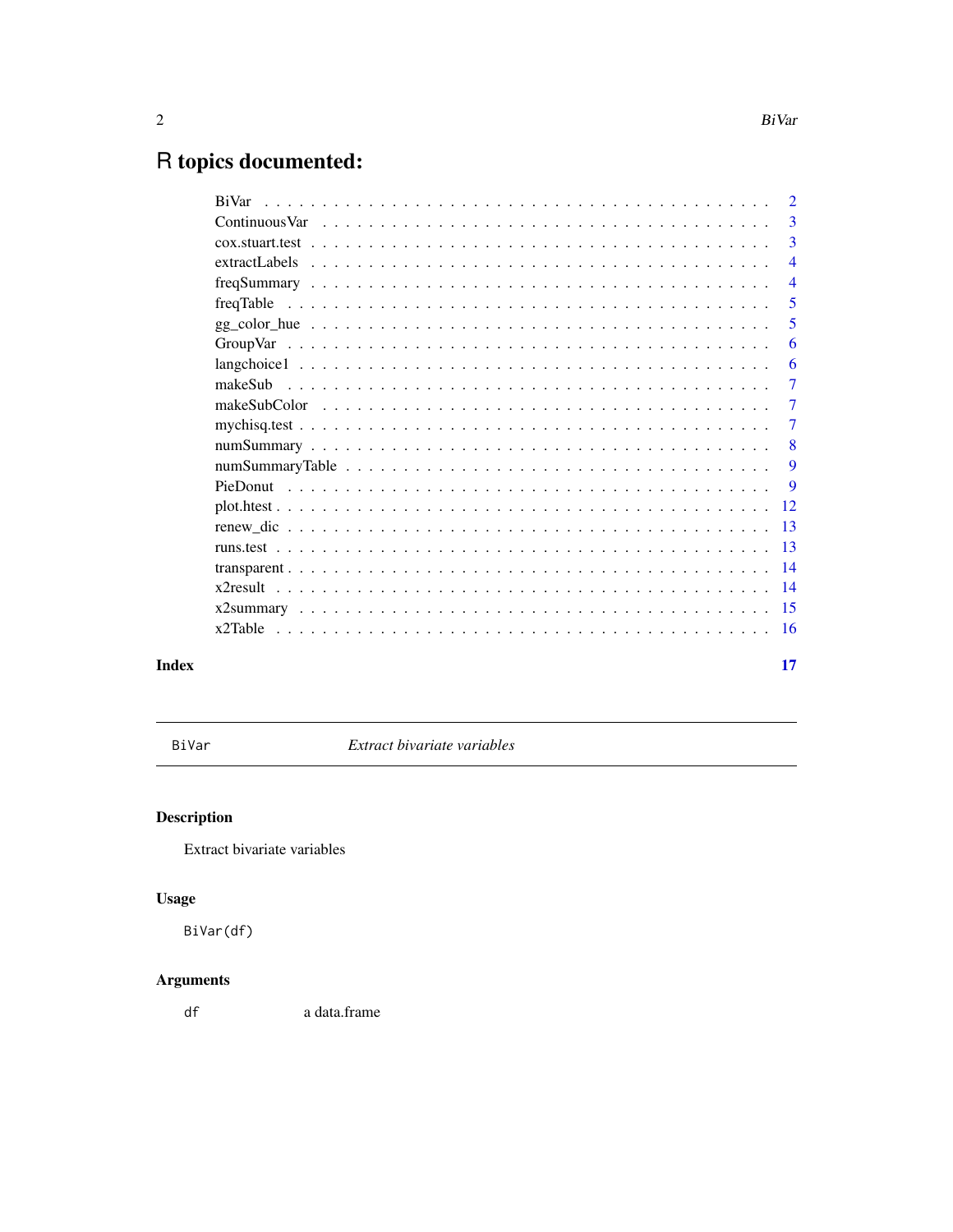<span id="page-2-0"></span>

Extract continuous variables

#### Usage

ContinuousVar(df)

#### Arguments

| df              | a data frame                                                                                                                                                                                                                                                                                                                                                                                                                                                       |
|-----------------|--------------------------------------------------------------------------------------------------------------------------------------------------------------------------------------------------------------------------------------------------------------------------------------------------------------------------------------------------------------------------------------------------------------------------------------------------------------------|
| cox.stuart.test | Cox-Stuart test for trend analysis The Cox-Stuart test is defined as a<br>little powerful test (power equal to 0.78), but very robust for the trend<br>analysis. It is therefore applicable to a wide variety of situations, to<br>get an idea of the evolution of values obtained. The proposed method<br>is based on the binomial distribution. This function was written by<br>Tommaso Martino <todoslogos@gmail.com> (See 'References')</todoslogos@gmail.com> |

## Description

Cox-Stuart test for trend analysis The Cox-Stuart test is defined as a little powerful test (power equal to 0.78), but very robust for the trend analysis. It is therefore applicable to a wide variety of situations, to get an idea of the evolution of values obtained. The proposed method is based on the binomial distribution. This function was written by Tommaso Martino<todoslogos@gmail.com> (See 'References')

#### Usage

cox.stuart.test(x)

#### Arguments

x A numeric vector

#### Value

A list with class "htest"

#### References

Original code: [http://statistic-on-air.blogspot.kr/2009/08/trend-analysis-with-cox](http://statistic-on-air.blogspot.kr/2009/08/trend-analysis-with-cox-stuart-test-in.html)-stuart-test-in. [html](http://statistic-on-air.blogspot.kr/2009/08/trend-analysis-with-cox-stuart-test-in.html)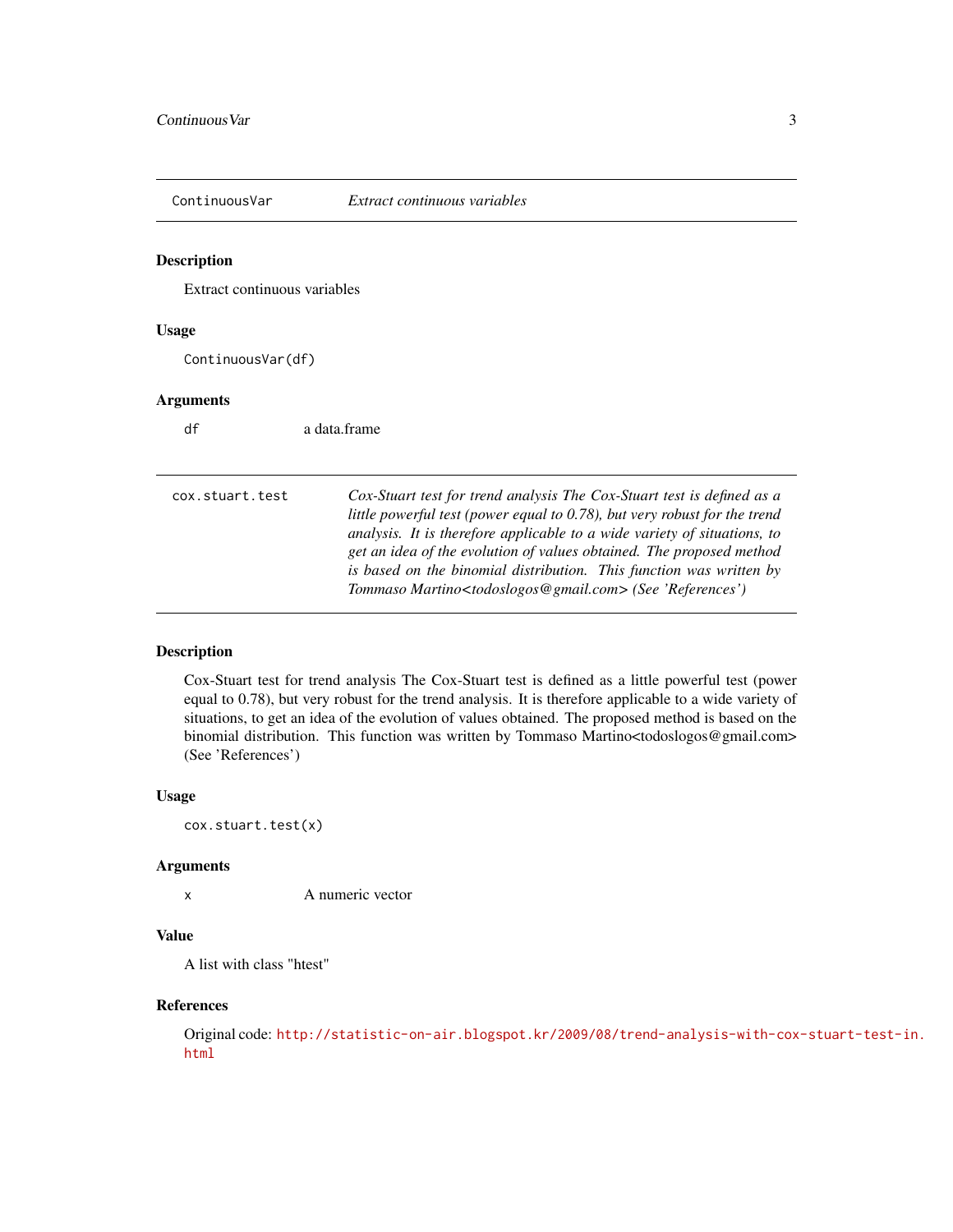#### Examples

customers = c(5, 9, 12, 18, 17, 16, 19, 20, 4, 3, 18, 16, 17, 15, 14) cox.stuart.test(customers)

extractLabels *Extract labels*

#### Description

Extract labels

#### Usage

extractLabels(x)

#### Arguments

x a vector

#### freqSummary *Make table summarizing frequency*

#### Description

Make table summarizing frequency

#### Usage

freqSummary(x, digits = 1, lang = "en")

#### Arguments

| $\mathsf{x}$ | A vector                                        |
|--------------|-------------------------------------------------|
| digits       | integer indicating the number of decimal places |
| lang         | Language, choices are one of c("en", "kor")     |

```
require(moonBook)
freqSummary(acs$Dx)
#freqSummary(acs$smoking,lang="kor")
```
<span id="page-3-0"></span>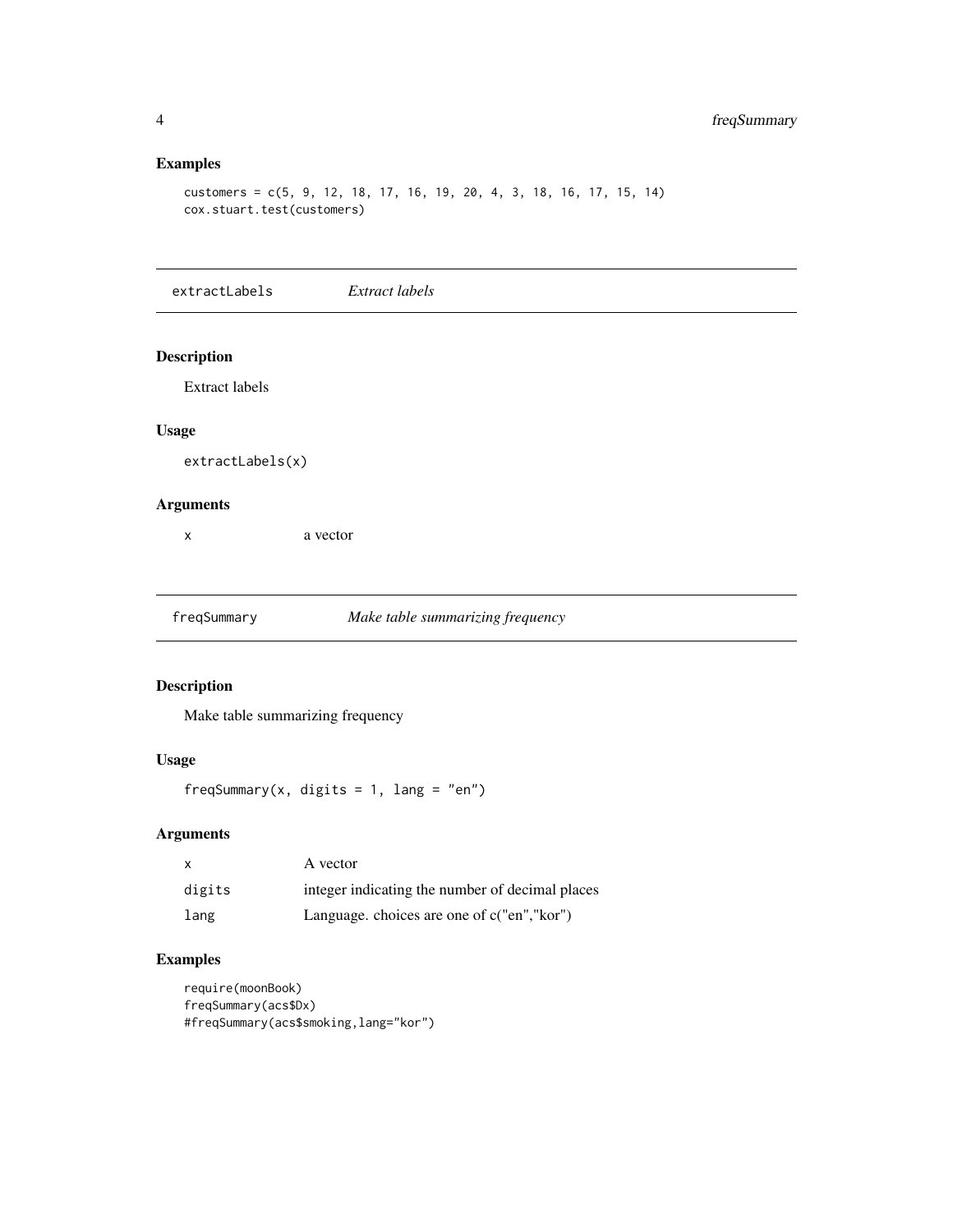<span id="page-4-0"></span>

Make flextable summarizing frequency

#### Usage

```
freqTable(
  x,
 digits = 1,
 lang = getOption("freqTable.lang", "en"),
 vanilla = FALSE,
  ...
)
```
#### Arguments

| $\mathsf{x}$ | A vector                                                 |
|--------------|----------------------------------------------------------|
| digits       | integer indicating the number of decimal places          |
| lang         | Language, choices are one of c("en", "kor")              |
| vanilla      | Logical. Whether make vanilla table or not               |
|              | Further arguments to paseed to the df2flextable function |
|              |                                                          |

#### Value

An object of clss flextable

#### Examples

```
require(moonBook)
freqTable(acs$Dx)
#freqTable(acs$smoking,lang="kor",vanilla=TRUE,fontsize=12)
```
gg\_color\_hue *Make default palette*

#### Description

Make default palette

#### Usage

gg\_color\_hue(n)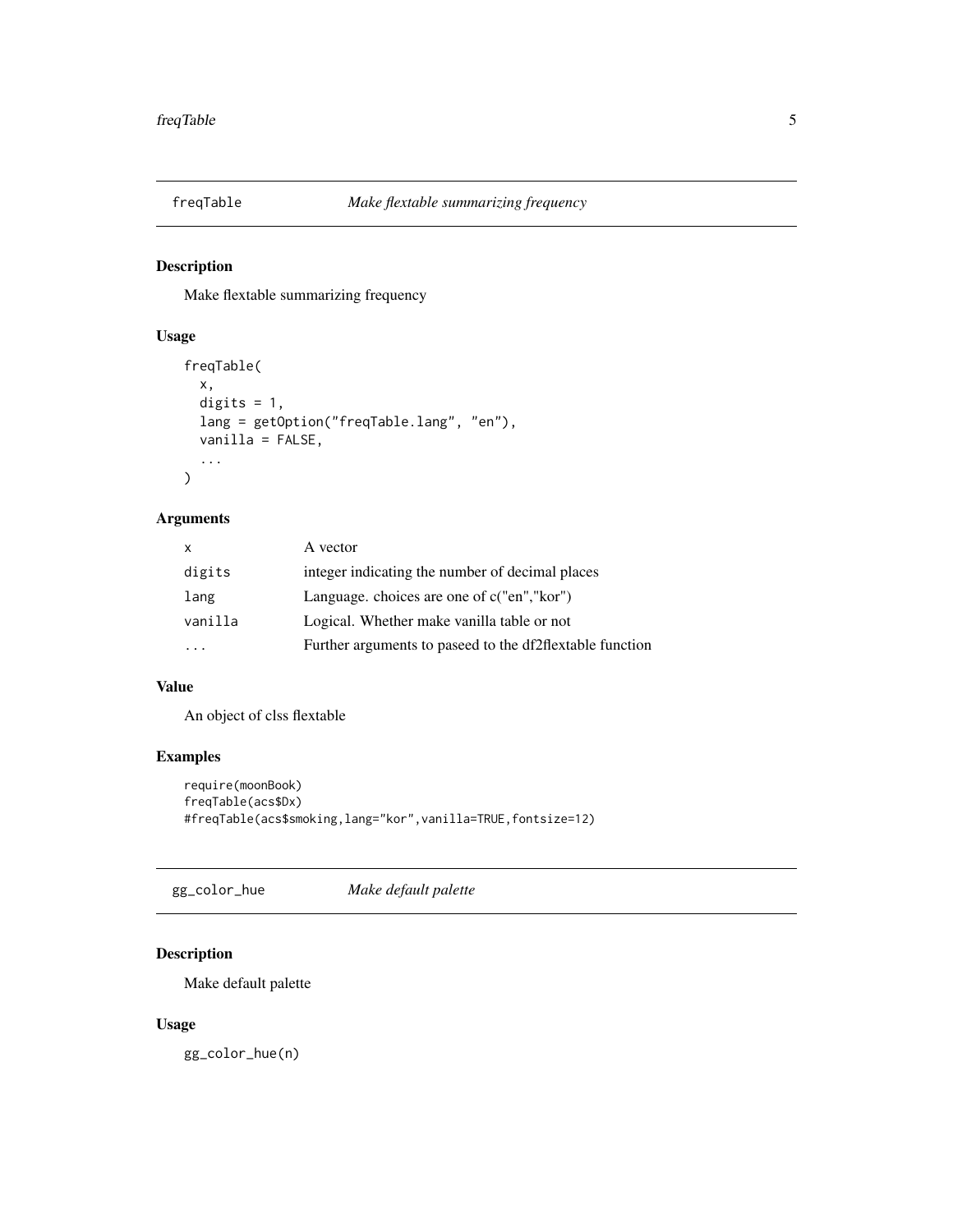### <span id="page-5-0"></span>Arguments

n number of colors

GroupVar *Extract categorical variables*

# Description

Extract categorical variables

# Usage

GroupVar(df, max.ylev = 20)

# Arguments

| df       | a data.frame                                              |
|----------|-----------------------------------------------------------|
| max.ylev | maximal length of unique values of catergorical variables |

| langchoice1 | Select word |  |
|-------------|-------------|--|
|             |             |  |

# Description

Select word

# Usage

langchoice1(id, lang = "en")

# Arguments

| id   | data id                                      |
|------|----------------------------------------------|
| lang | language. Possible choices are c("en","kor") |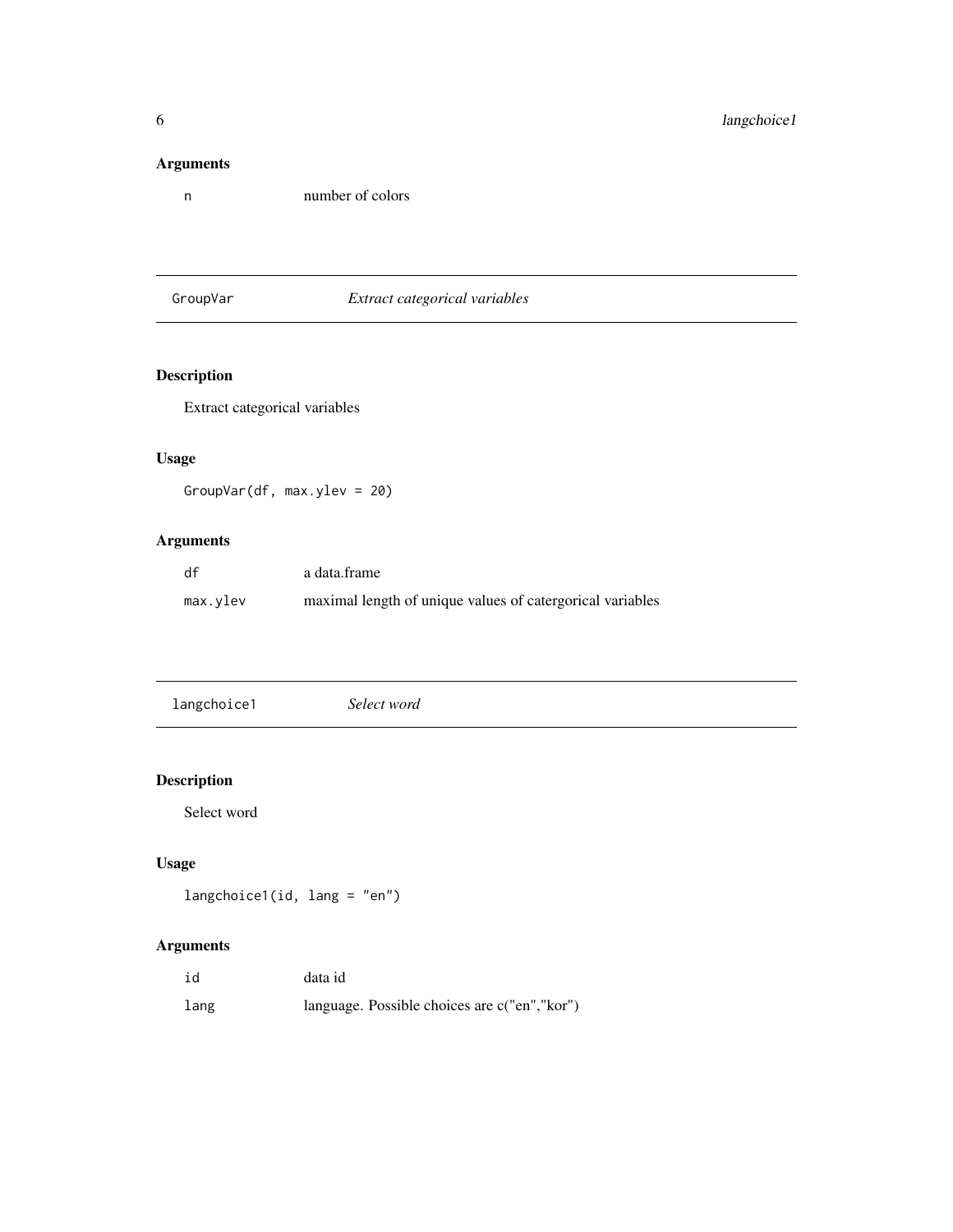<span id="page-6-0"></span>

| makeSub                       | Make subtitle                   |  |
|-------------------------------|---------------------------------|--|
| <b>Description</b>            |                                 |  |
| Make subtitle                 |                                 |  |
| <b>Usage</b>                  |                                 |  |
| makeSub(x)                    |                                 |  |
| <b>Arguments</b>              |                                 |  |
| X                             | An object of class "htest"      |  |
| makeSubColor                  | Make subcolors with main colors |  |
| <b>Description</b>            |                                 |  |
|                               | Make subcolors with main colors |  |
| <b>Usage</b>                  |                                 |  |
| makeSubColor(main, no = $3$ ) |                                 |  |

# Arguments

| main | character, main colors |
|------|------------------------|
| no   | number of subcolors    |

mychisq.test *My chisquare test*

# Description

My chisquare test

# Usage

mychisq.test(x)

# Arguments

x a table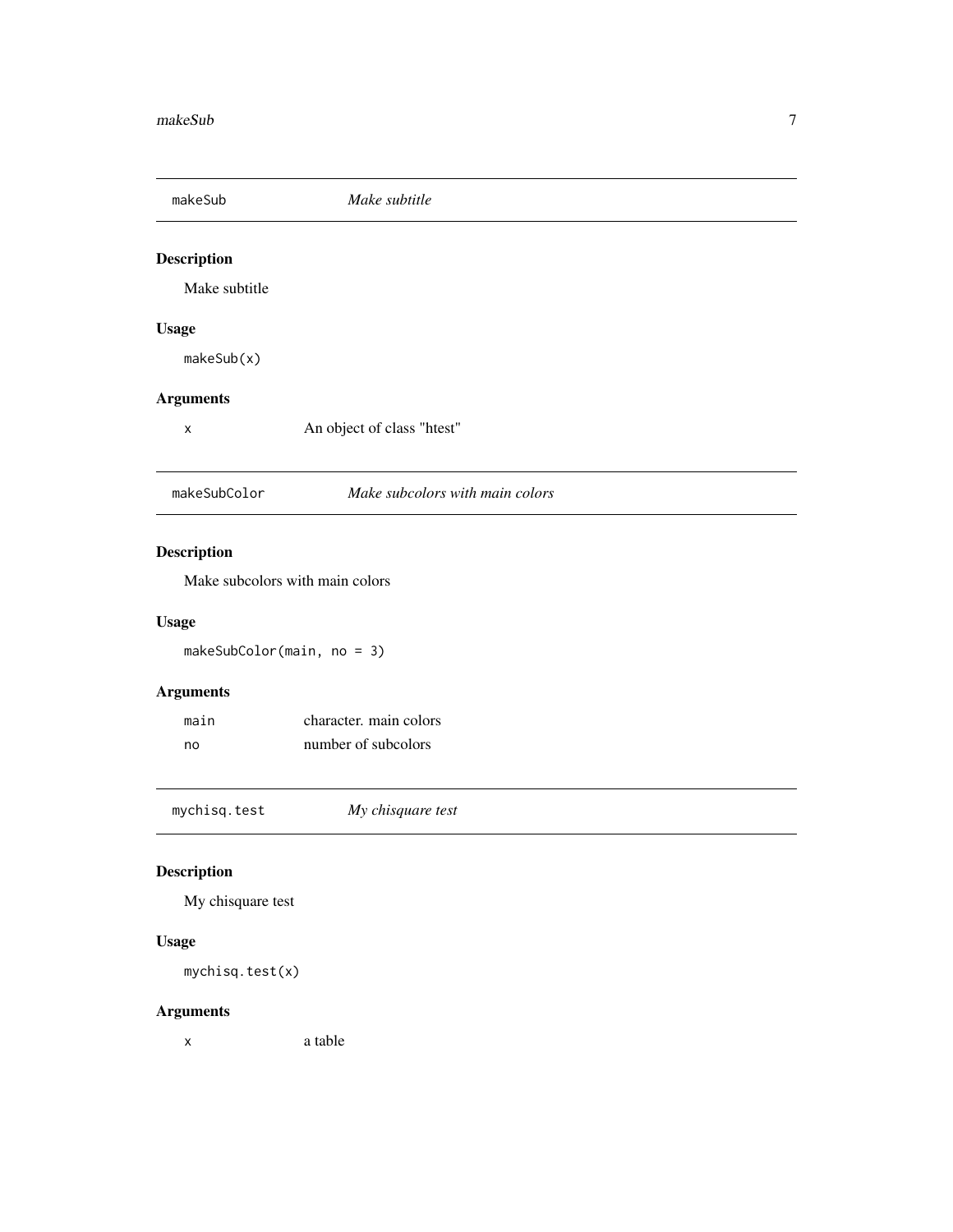<span id="page-7-0"></span>

Numerical Summary

#### Usage

```
numSummary(x, ..., digits = 2, lang = "en")numSummary1(x, ..., digits = 2, lang = "en")
numSummary2(x, ..., digits = 2, lang = "en")
```
#### Arguments

| $\mathsf{x}$ | A numeric vector or a data.frame or a grouped_df |
|--------------|--------------------------------------------------|
| .            | further arguments to be passed                   |
| digits       | integer indicating the number of decimal places  |
| lang         | Language, choices are one of c("en", "kor")      |

#### Functions

- numSummary1: Numerical Summary of a data.frame or a vector
- numSummary2: Numerical Summary of a grouped\_df

```
require(moonBook)
require(magrittr)
require(dplyr)
require(rrtable)
require(webr)
require(tibble)
numSummary(acs)
numSummary(acs$age)
numSummary(acs,age,EF)
acs %>% group_by(sex) %>% numSummary(age,BMI)
acs %>% group_by(sex) %>% select(age) %>% numSummary
acs %>% group_by(sex) %>% select(age,EF) %>% numSummary
acs %>% group_by(sex,Dx) %>% select(age,EF) %>% numSummary
acs %>% group_by(sex,Dx) %>% select(age) %>% numSummary
#acs %>% group_by(sex,Dx) %>% numSummary(age,EF,lang="kor")
```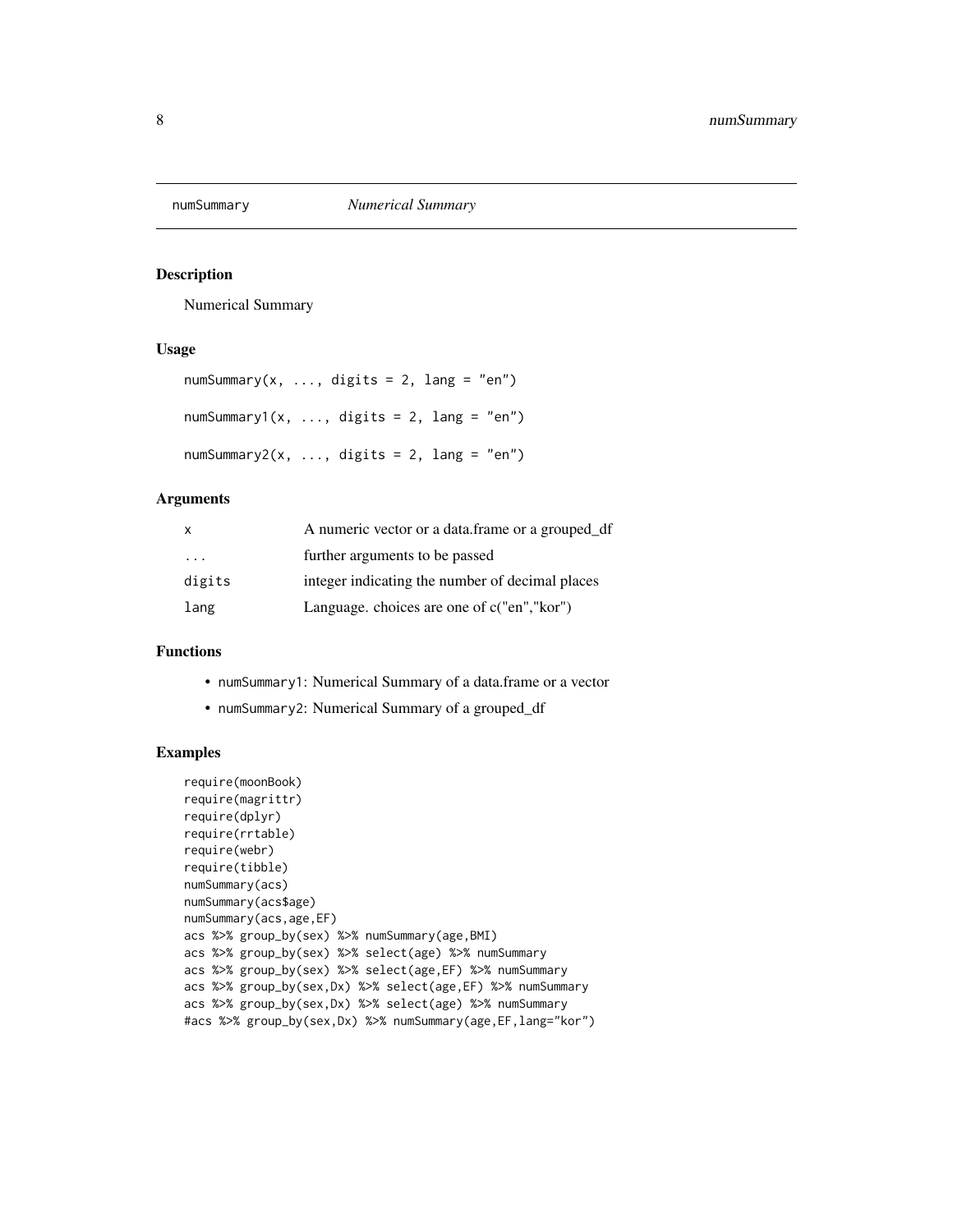<span id="page-8-0"></span>numSummaryTable *Make a table showing numerical summary*

#### Description

Make a table showing numerical summary

#### Usage

```
numSummaryTable(
  x,
  ...,
 lang = getOption("numSummaryTable.lang", "en"),
 vanilla = FALSE,
 add.rownames = NULL
)
```
#### Arguments

| X            | A grouped_df or a data.frame or a vector    |
|--------------|---------------------------------------------|
| .            | further argument to be passed               |
| lang         | Language, choices are one of c("en", "kor") |
| vanilla      | Logical. Whether make vanilla table or not  |
| add.rownames | Logical. Whether or not add rownames        |

#### Examples

```
require(moonBook)
require(dplyr)
numSummaryTable(acs)
numSummaryTable(acs$age)
acs %>% group_by(sex) %>% select(age) %>% numSummaryTable
acs %>% group_by(sex) %>% select(age,EF) %>% numSummaryTable
acs %>% group_by(sex,Dx) %>% select(age,EF) %>% numSummaryTable(vanilla=FALSE)
acs %>% group_by(sex,Dx) %>% numSummaryTable(age,EF,add.rownames=FALSE)
```
PieDonut *Draw a PieDonut plot*

#### Description

Draw a PieDonut plot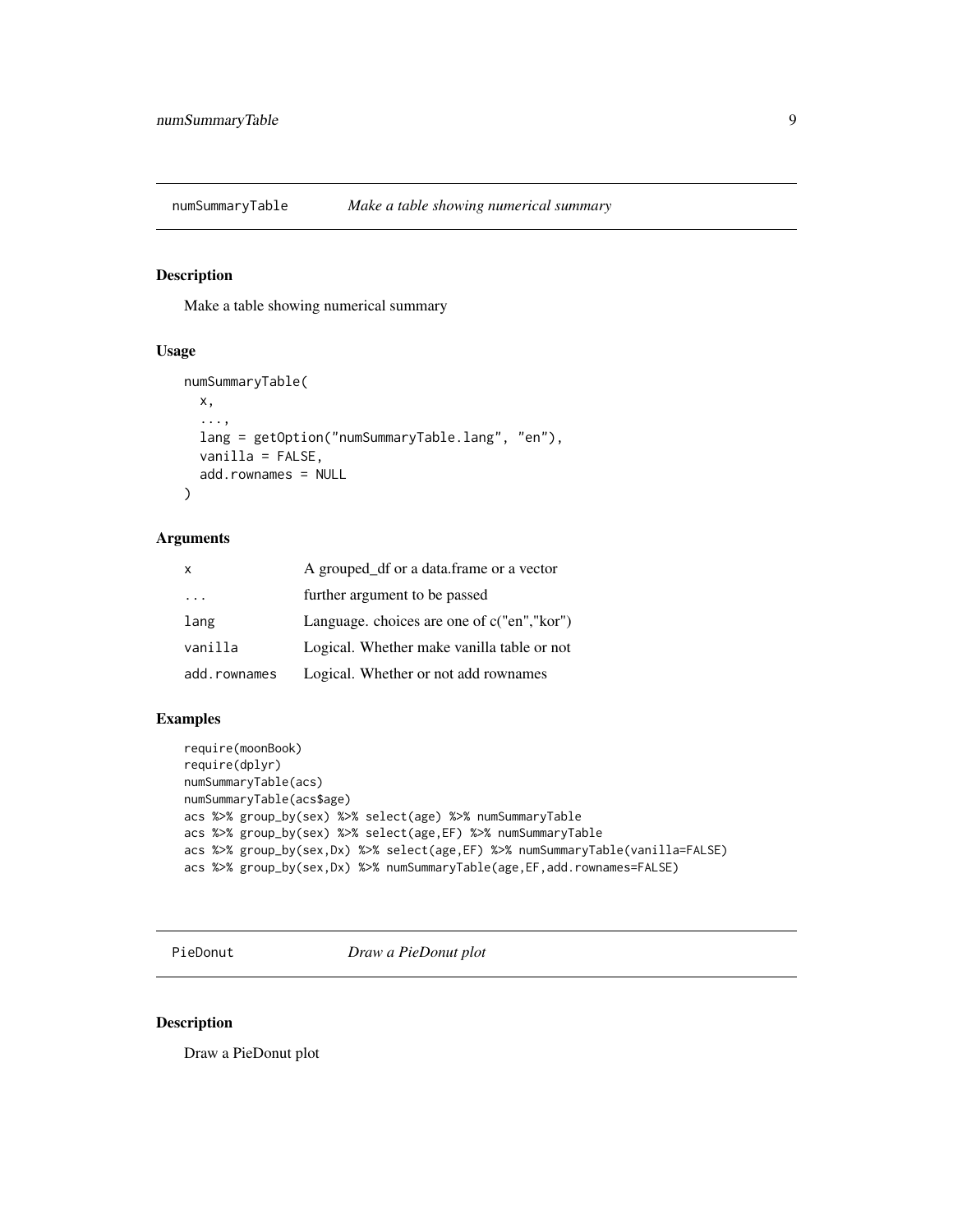#### Usage

```
PieDonut(
  data,
  mapping,
  start = getOption("PieDonut.start", 0),
  addPieLabel = TRUE,
  addDonutLabel = TRUE,
  showRatioDonut = TRUE,
  showRatioPie = TRUE,
  ratioByGroup = TRUE,
  showRatioThreshold = getOption("PieDonut.showRatioThreshold", 0.02),
  labelposition = getOption("PieDonut.labelposition", 2),
  labelpositionThe method = 0.1,r0 = getOption("PieDonut.r0", 0.3),
  r1 = getOption("PieDonut.r1", 1),
  r2 = getOption("PieDonut.r2", 1.2),
  explode = NULL,
  selected = NULL,
  explodePos = 0.1,
  color = "white",
  pieAlpha = 0.8,
  donutAlpha = 1,
  max x = NULL,showPieName = TRUE,
  showDonutName = FALSE,
  title = NULL,
  pieLabelSize = 4,
  donutLabelSize = 3,
  titlesize = 5,
  explodePie = TRUE,
  explodeDonut = FALSE,
  use.label = TRUE,use.labels = TRUE,
  family = getOption("PieDonut.family", "")
\mathcal{L}
```
#### Arguments

| data          | A data.frame                                                                 |
|---------------|------------------------------------------------------------------------------|
| mapping       | Set of aesthetic mappings created by aes or aes_.                            |
| start         | offset of starting point from 12 o'clock in radians                          |
| addPieLabel   | A logical value. If TRUE, labels are added to the Pies                       |
| addDonutLabel | A logical value. If TRUE, labels are added to the Donuts                     |
|               | showRatioDonut A logical value. If TRUE, ratios are added to the DonutLabels |
| showRatioPie  | A logical value. If TRUE, ratios are added to the PieLabels                  |
| ratioByGroup  | A logical value. If TRUE, ratios ara calculated per group                    |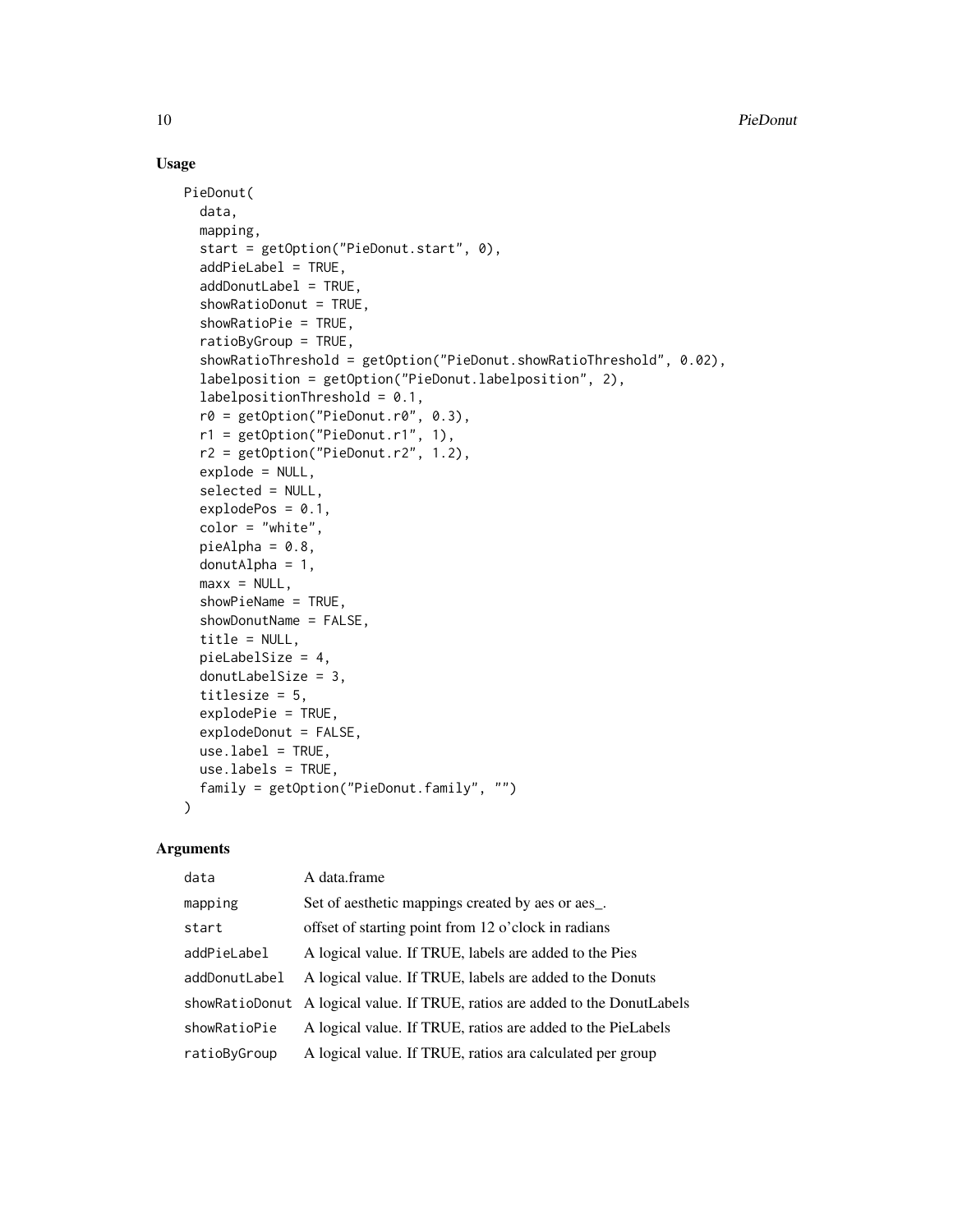#### PieDonut 11

| showRatioThreshold     |                                                                                 |  |  |  |
|------------------------|---------------------------------------------------------------------------------|--|--|--|
|                        | An integer. Threshold to show label as a ratio of total. default value is 0.02. |  |  |  |
| labelposition          | A number indicating the label position                                          |  |  |  |
| labelpositionThreshold |                                                                                 |  |  |  |
|                        | label position threshold. Default value is 0.1.                                 |  |  |  |
| r0                     | Integer. start point of pie                                                     |  |  |  |
| r1                     | Integer. end point of pie                                                       |  |  |  |
| r <sub>2</sub>         | Integer. end point of donut                                                     |  |  |  |
| explode                | pies to explode                                                                 |  |  |  |
| selected               | donuts to explode                                                               |  |  |  |
| explodePos             | explode position                                                                |  |  |  |
| color                  | color                                                                           |  |  |  |
| pieAlpha               | transparency of pie                                                             |  |  |  |
| donutAlpha             | transparency of pie                                                             |  |  |  |
| maxx                   | maximum position of plot                                                        |  |  |  |
| showPieName            | logical. Whether or not show Pie Name                                           |  |  |  |
| showDonutName          | logical. Whether or not show Pie Name                                           |  |  |  |
| title                  | title of plot                                                                   |  |  |  |
| pieLabelSize           | integer. Pie label size                                                         |  |  |  |
|                        | donutLabelSize integer. Donut label size                                        |  |  |  |
| titlesize              | integer. Title size                                                             |  |  |  |
| explodePie             | Logical. Whether or not explode pies                                            |  |  |  |
| explodeDonut           | Logical. Whether or not explode donuts                                          |  |  |  |
| use.label              | Logical. Whether or not use column label in case of labelled data               |  |  |  |
| use.labels             | Logical. Whether or not use value labels in case of labelled data               |  |  |  |
| family                 | font family                                                                     |  |  |  |

```
require(moonBook)
require(ggplot2)
browser=c("MSIE","Firefox","Chrome","Safari","Opera")
share=c(50,21.9,10.8,6.5,1.8)
df=data.frame(browser,share)
PieDonut(df,aes(browser,count=share),r0=0.7,start=3*pi/2,labelpositionThreshold=0.1)
PieDonut(df,aes(browser,count=share),r0=0.7,explode=5,start=3*pi/2)
PieDonut(mtcars,aes(gear,carb),start=3*pi/2,explode=3,explodeDonut=TRUE,maxx=1.7)
PieDonut(mtcars,aes(carb,gear),r0=0)
PieDonut(acs,aes(smoking,Dx),title="Distribution of smoking status by diagnosis")
PieDonut(acs,aes(Dx,smoking),ratioByGroup=FALSE,r0=0)
PieDonut(acs,aes(Dx,smoking),selected=c(1,3,5,7),explodeDonut=TRUE)
```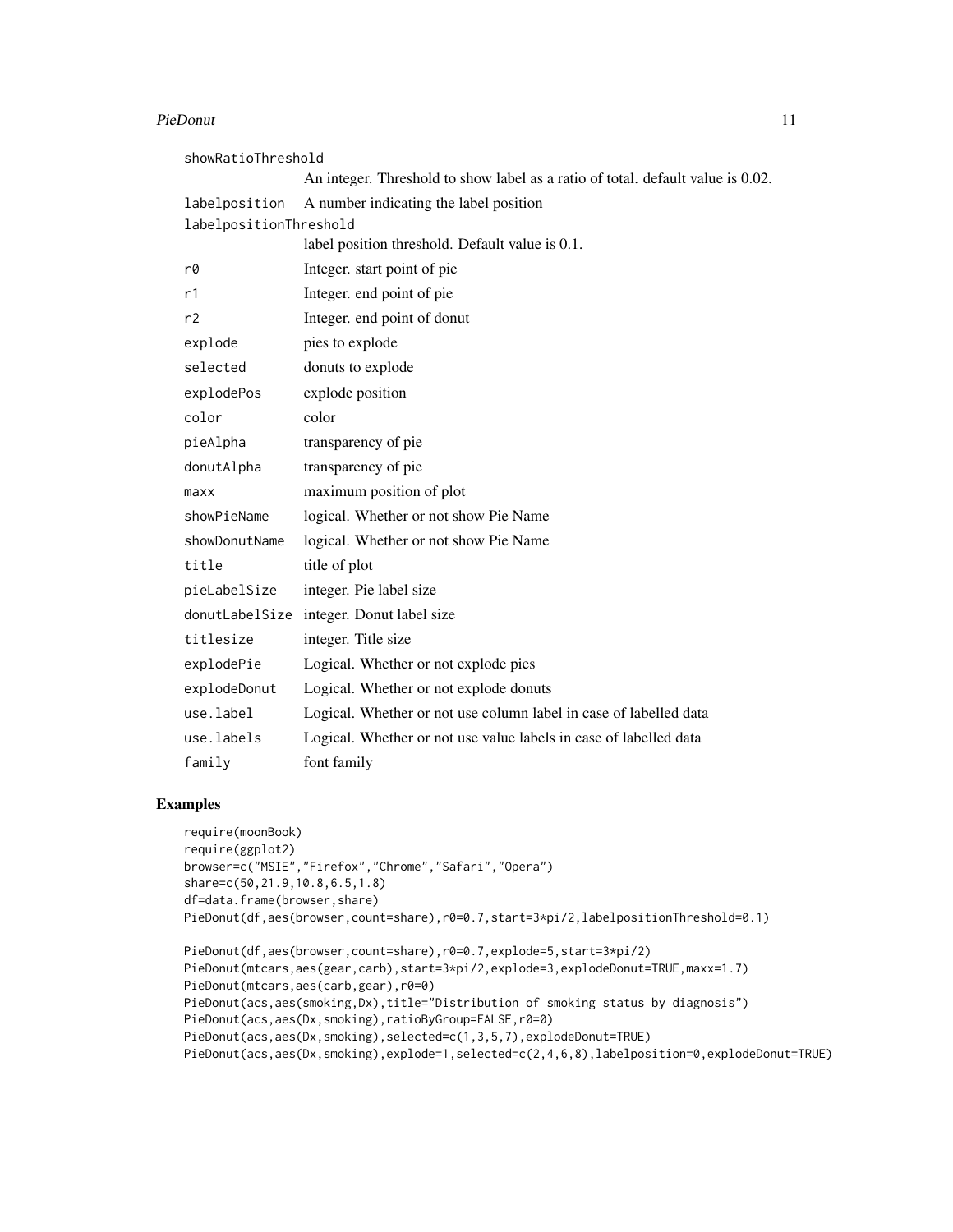```
PieDonut(acs,aes(Dx,smoking),explode=1)
PieDonut(acs,aes(Dx,smoking),explode=1,explodeDonut=TRUE,labelposition=0)
PieDonut(acs,aes(Dx,smoking),explode=1,explodePie=FALSE,explodeDonut=TRUE,labelposition=0)
PieDonut(acs,aes(Dx,smoking),selected=c(2,5,8), explodeDonut=TRUE,start=pi/2,labelposition=0)
PieDonut(acs,aes(Dx,smoking),r0=0.2,r1=0.9,r2=1.3,explode=1,start=pi/2,explodeDonut=TRUE)
PieDonut(acs,aes(Dx,smoking),r0=0.2,r1=0.9,r2=1.3,explode=1,start=pi/2,labelposition=0)
PieDonut(acs,aes(Dx,smoking),explode=1,start=pi,explodeDonut=TRUE,labelposition=0)
require(dplyr)
df=mtcars %>% group_by(gear,carb) %>% summarize(n=n())
PieDonut(df,aes(pies=gear,donuts=carb,count=n),ratioByGroup=FALSE)
```
plot.htest *Plotting distribution of statistic for object "htest"*

#### Description

Plotting distribution of statistic for object "htest"

#### Usage

## S3 method for class 'htest'  $plot(x, \ldots)$ 

#### Arguments

| X        | object of class "htest"     |
|----------|-----------------------------|
| $\cdots$ | further arguments to ggplot |

#### Value

a ggplot or NULL

```
require(moonBook)
require(webr)
## chi-square test
x=chisq.test(table(mtcars$am,mtcars$cyl))
plot(x)
#Welch Two Sample t-test
x=t.test(mpg~am,data=mtcars)
plot(x)
x=t.test(BMI~sex,data=acs)
```

```
plot(x)
```
<span id="page-11-0"></span>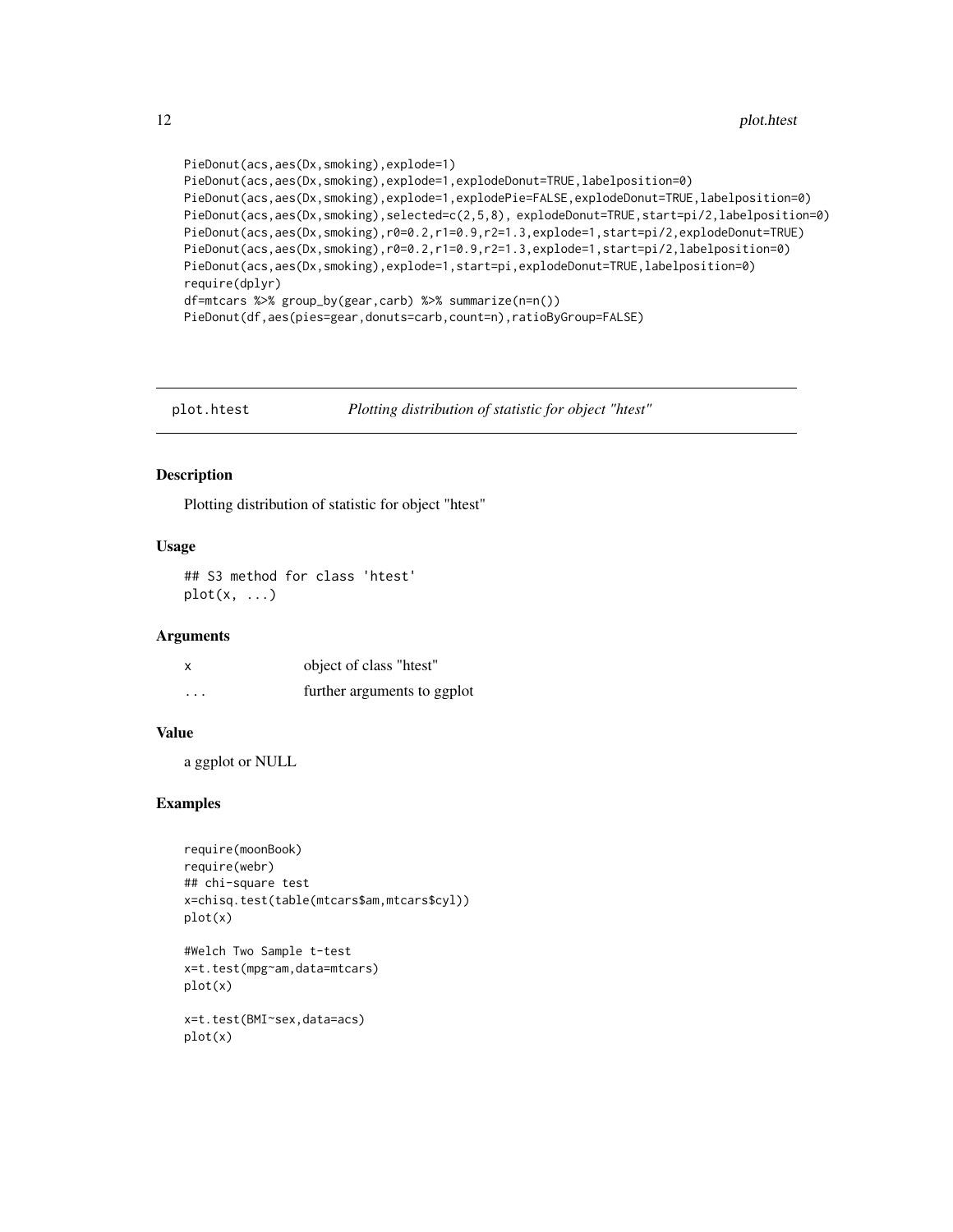#### <span id="page-12-0"></span>renew\_dic 13

```
# F test to compare two variances
x=var.test(age~sex,data=acs,alternative="less")
plot(x)
# Paired t-test
x=t.test(iris$Sepal.Length,iris$Sepal.Width,paired=TRUE)
plot(x)
# One sample t-test
plot(t.test(acs$age,mu=63))
# Two sample t-test
x=t.test(age~sex, data=acs,conf.level=0.99,alternative="greater",var.equal=TRUE)
plot(x)
```
# renew\_dic *Renew dictionary Renew dictionary*

#### Description

Renew dictionary Renew dictionary

#### Usage

renew\_dic()

| runs.test | Runs test for randomness |
|-----------|--------------------------|
|-----------|--------------------------|

#### Description

Runs test for randomness

#### Usage

```
runs.test(
 y,
 plot.it = FALSE,alternative = c("two.sided", "positive.correlated", "negative.correlated")
\lambda
```
#### Arguments

| v           | A vector                                                                                                                |
|-------------|-------------------------------------------------------------------------------------------------------------------------|
| plot.it     | A logical, whether or not draw a plot                                                                                   |
| alternative | a character string specifying the alternative hypothesis, must be one of "two sided"<br>(default), "greater" or "less". |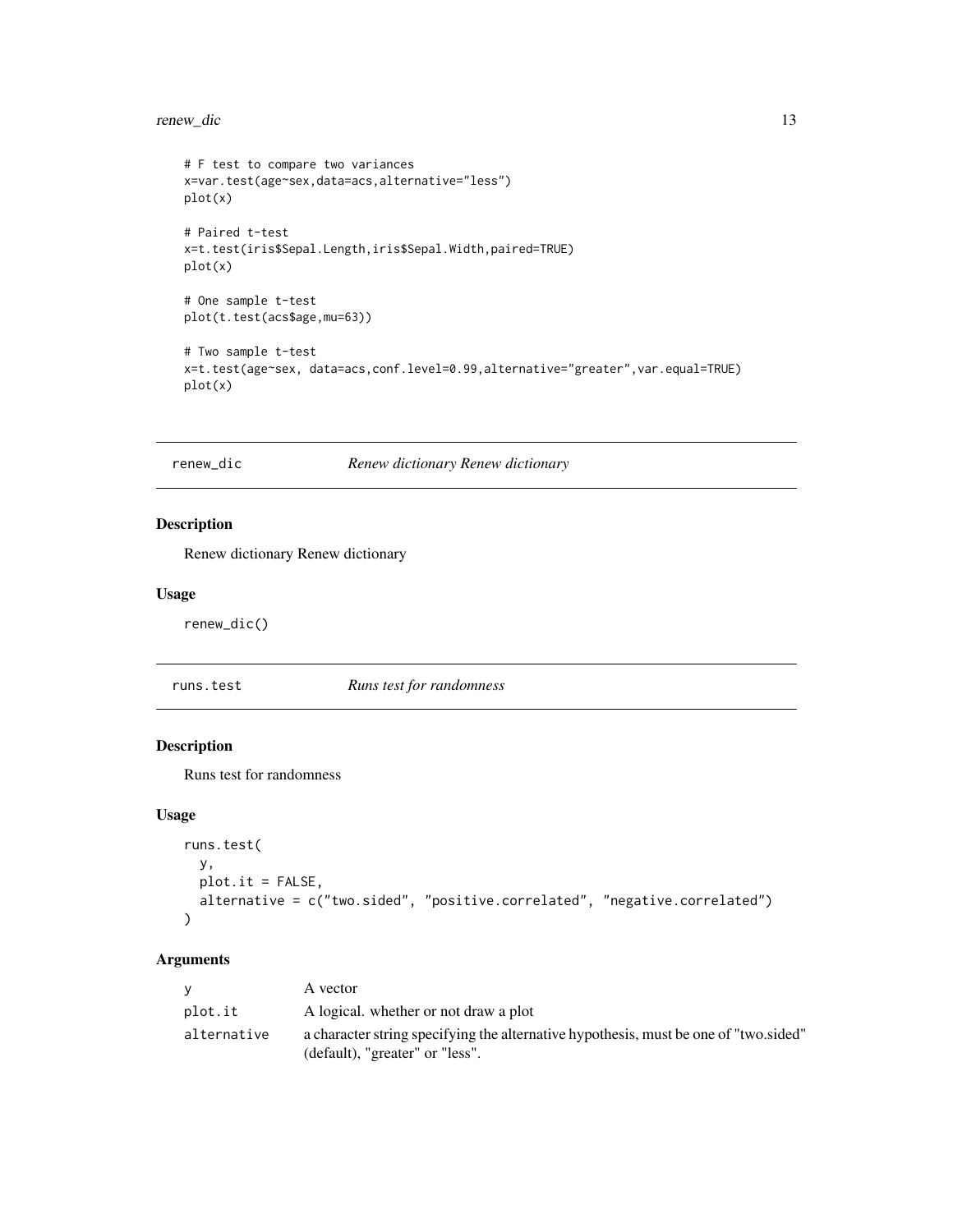#### Value

A list with class "htest" containing the following components: statistic,p-value,method and data.name

#### Examples

```
y=c(1,2,2,1,1,2,1,2)
runs.test(y)
y=c("A","B","B","A","A","B","A","B")
runs.test(y,alternative="p")
```

| transparent | Make transparent theme |
|-------------|------------------------|
|-------------|------------------------|

#### Description

Make transparent theme

#### Usage

transparent(size =  $0$ )

#### Arguments

size border size. default value is 0

x2result *Extract x2 statistical result*

## Description

Extract x2 statistical result

#### Usage

x2result(x)

#### Arguments

x a table

<span id="page-13-0"></span>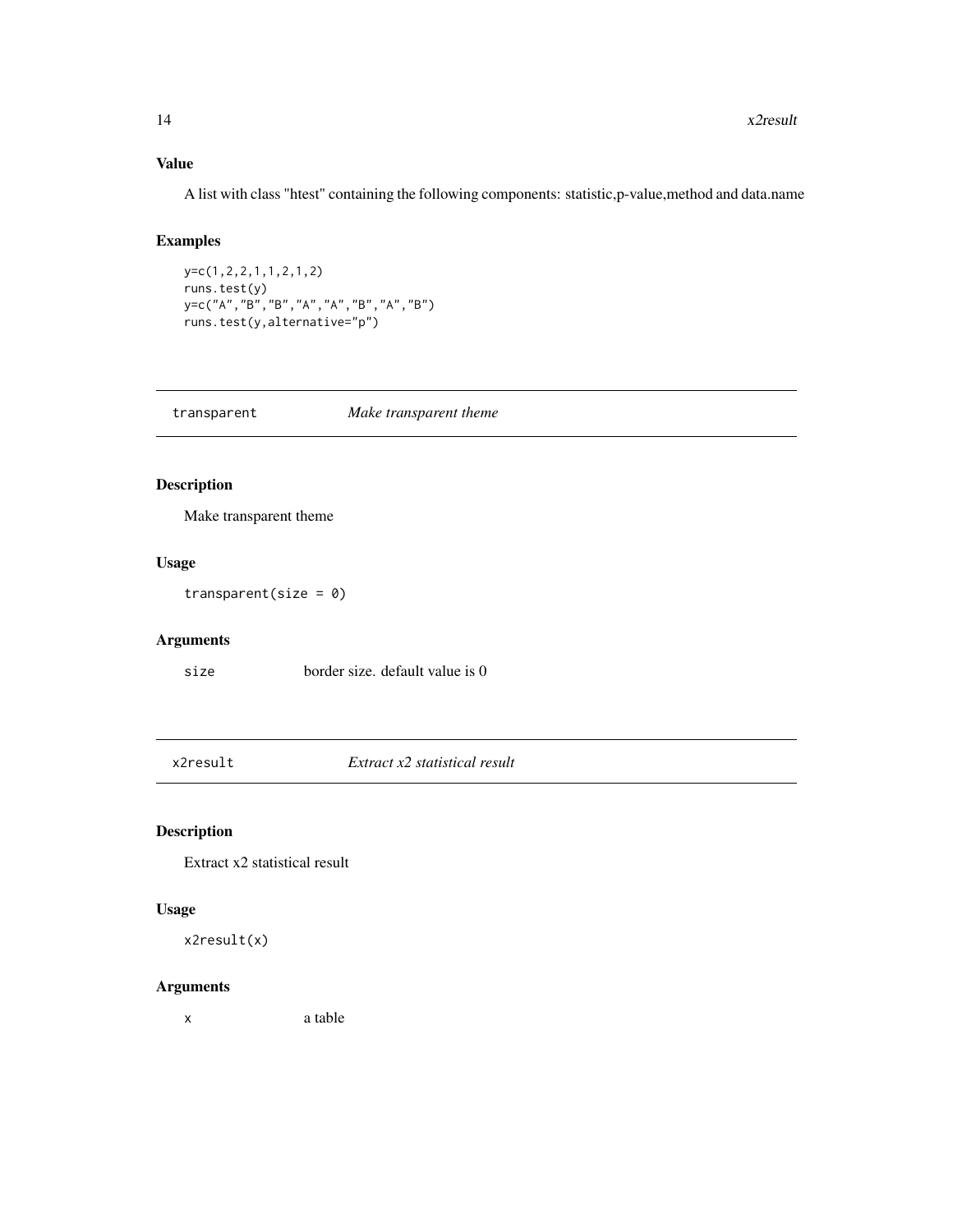<span id="page-14-0"></span>

Summarize chisquare result

# Usage

```
x2summary(
 data = NULL,
 x = NULL,y = NULL,a,
 b,
 margin = 1,
 show.percent = TRUE,
 show.label = TRUE
)
```
#### Arguments

| data         | A data frame                               |
|--------------|--------------------------------------------|
| x            | a column name                              |
| y            | a column name                              |
| a            | a vector                                   |
| h            | a vector                                   |
| margin       | numeric If 1 row percent, if 2 col percent |
| show.percent | logical                                    |
| show.label   | logical                                    |

```
require(moonBook)
x2summary(acs,sex,DM)
```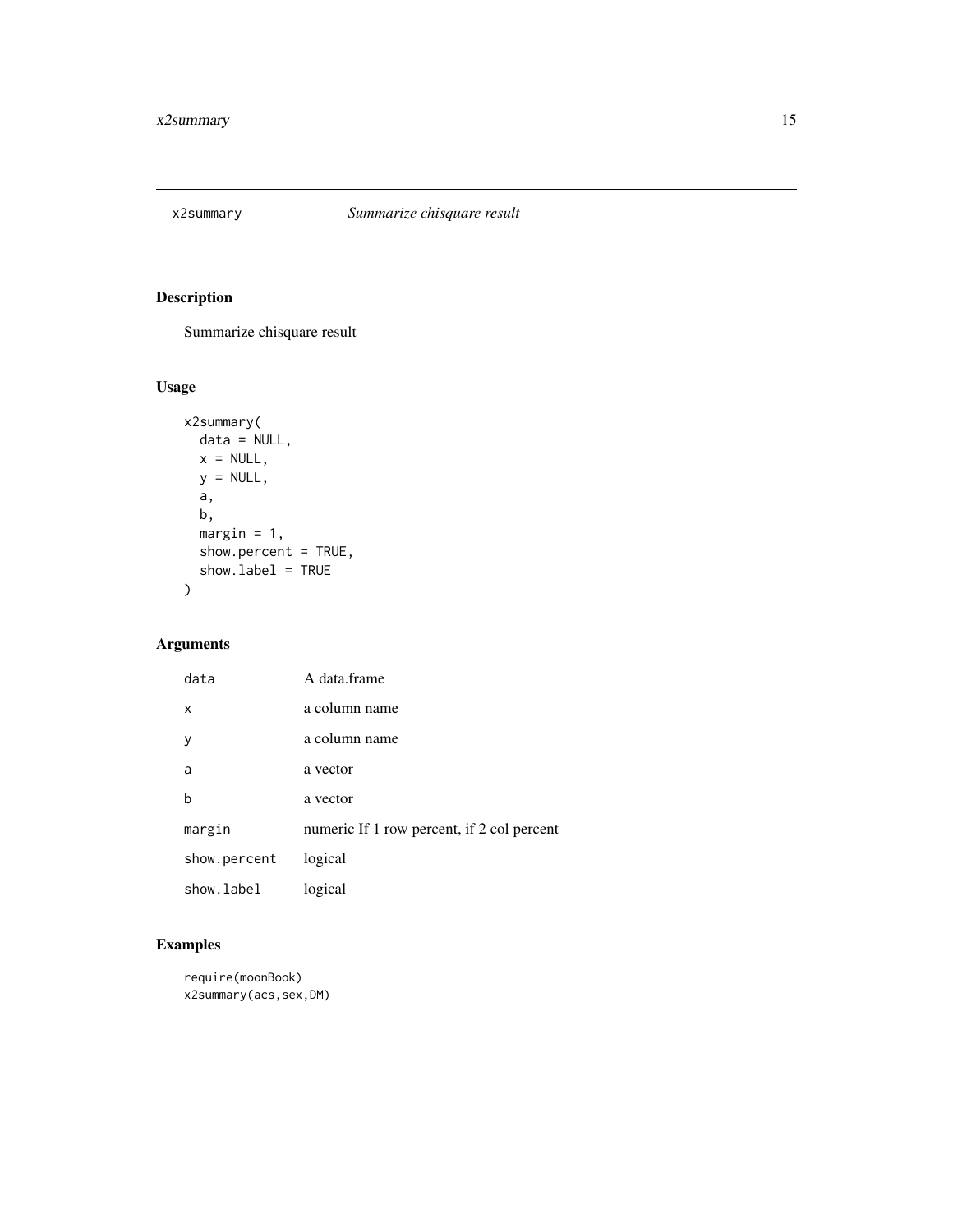<span id="page-15-0"></span>

Make a chisquare result table

#### Usage

```
x2Table(
  data,
  x,
 y,
 margin = 1,
  show.percent = TRUE,
  show.label = TRUE,
  show.stat = TRUE,
  vanilla = FALSE,
  fontsize = 12,
  ...
)
```
#### Arguments

| A data frame<br>data                                 |  |
|------------------------------------------------------|--|
| a column name<br>X                                   |  |
| a column name<br>y                                   |  |
| numeric If 1 row percent, if 2 col percent<br>margin |  |
| logical<br>show.percent                              |  |
| show.label<br>logical                                |  |
| show.stat<br>logical                                 |  |
| vanilla<br>logical whether or not make vanilla table |  |
| A numeric<br>fontsize                                |  |
| Further arguments to be passed to df2flextable()     |  |

## Examples

require(moonBook) x2Table(acs,sex,DM)